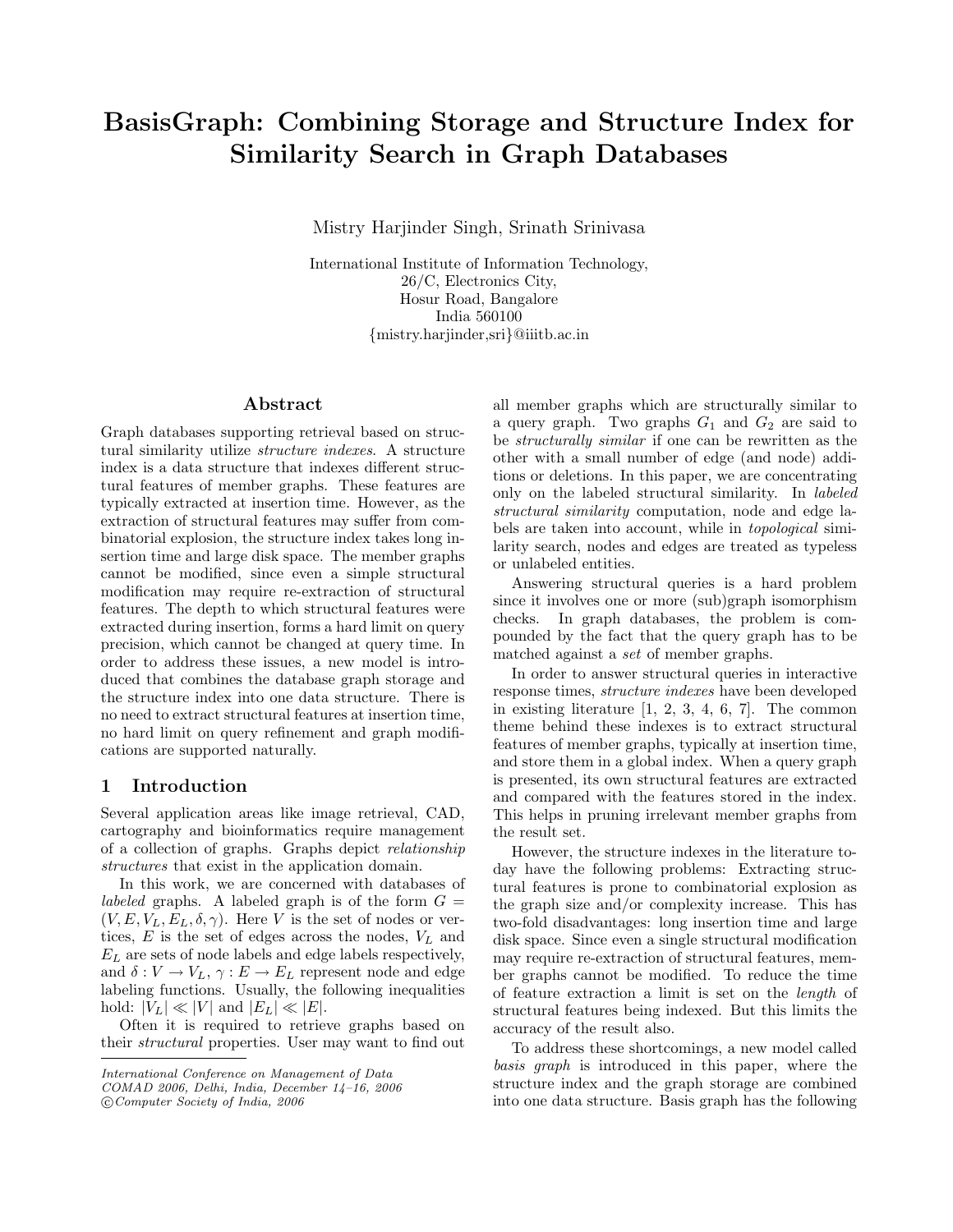

Figure 1: Two example member graphs  $q_1$  and  $q_2$ 



Figure 2: Basis graph for the graphs  $q_1$  and  $q_2$ 

advantages: Structural features need not be extracted at insertion time. Modifying structural properties of member graphs is straightforward. Query results can be refined to any depth till isomorphism.

# 2 The Basis Graph

In the proposed approach, the entire database is logically in the form of a single graph called the "basis graph." A node in the basis graph denotes a node label that is seen in at least one graph in the database. An edge labeled p connecting nodes  $l_i$  and  $l_k$  denotes the occurrence of at least one edge in at least one graph in the database, that has a label  $p$  and connects nodes having labels  $l_i$  and  $l_j$  respectively. Conceptually, it is similar to DataGuides [8]. However, the objectives of basis graph are quite different, resulting in an implementation that is optimized to answer structural queries.

Figure 2 shows the basis graph formed after inserting graphs  $g_1$  and  $g_2$  from fig. 1. Between the two graphs, there are four node labels: C, H, O and Cl, which are shown in the basis graph.

The basis graph structure is implemented by a set of  $B^+$  trees. There is one  $B^+$  tree for each node of the basis graph and two  $B^+$  trees for every edge that connects distinct node labels. Self-loops have only one  $B^+$  tree associated with them. Figure 3 expands a part of the basis graph of fig. 2 to show the underlying data structures. In that figure, a triangle represents a  $B^+$ tree.

Insertion of graphs: When a graph is added to



Figure 3: Detailed structure of a part of basis graph of Fig. 2

the database, a unique identifier gid is assigned to the graph. Then, its nodes and edges are indexed in the basis graph.

The  $B^+$  tree for a node depicting label L in the basis graph indexes records of the following form: [(gid, name, rid)] Here, gid is the graph id that is being added and name is the instance name of the L-labeled node that is being added.  $\frac{1}{1}$  The term rid is a pointer that points to a disk record containing attributes associated with this node.

For each edge in the basis graph of the form L-M, there are two  $B^+$  trees. One indexes the edge label L-M, while the other indexes M-L. For undirected graphs, both L-M and M-L will be added, while in directed graphs, only one of them will be added depending on the edge direction. Even though there is duplication of data when storing undirected graphs, having two  $B^+$  trees helps during query answering.

A  $B^+$  tree for an edge of the form L-M of the basis graph holds records in the following form:  $[(\text{gid},name_1,name_2,\text{rid})]$  Here  $name_1$  and  $name_2$  indicate an L-M edge in the graph *gid* between nodes with names  $name_1$  and  $name_2$ . A record of the form  $(gid, name_1, name_2, rid)$  in the L-M  $B^+$ tree will have a corresponding record of the form  $(gid, name_2, name_1, rid)$  in the M-L  $B^+$  tree if the graph is undirected.

For  $B^+$  trees representing self-loops of the form L-L, an undirected edge is added twice. Suppose there is an undirected L-L edge between nodes with names a and b respectively. Then two records of the form  $(qid, a, b, rid)$  and  $(qid, b, a, rid)$  are added to the tree.

Structural modifications of graphs: Addition or deletion of nodes and edges are translated into addition and deletion of records in corresponding  $B^+$  trees. A change in the attributes of nodes and edges does not affect the basis graph.

Attribute Information: A hash file organization is used to maintain attributes and their values, pointed

<sup>1</sup>Every node in a graph is identified by a unique combination of label and name.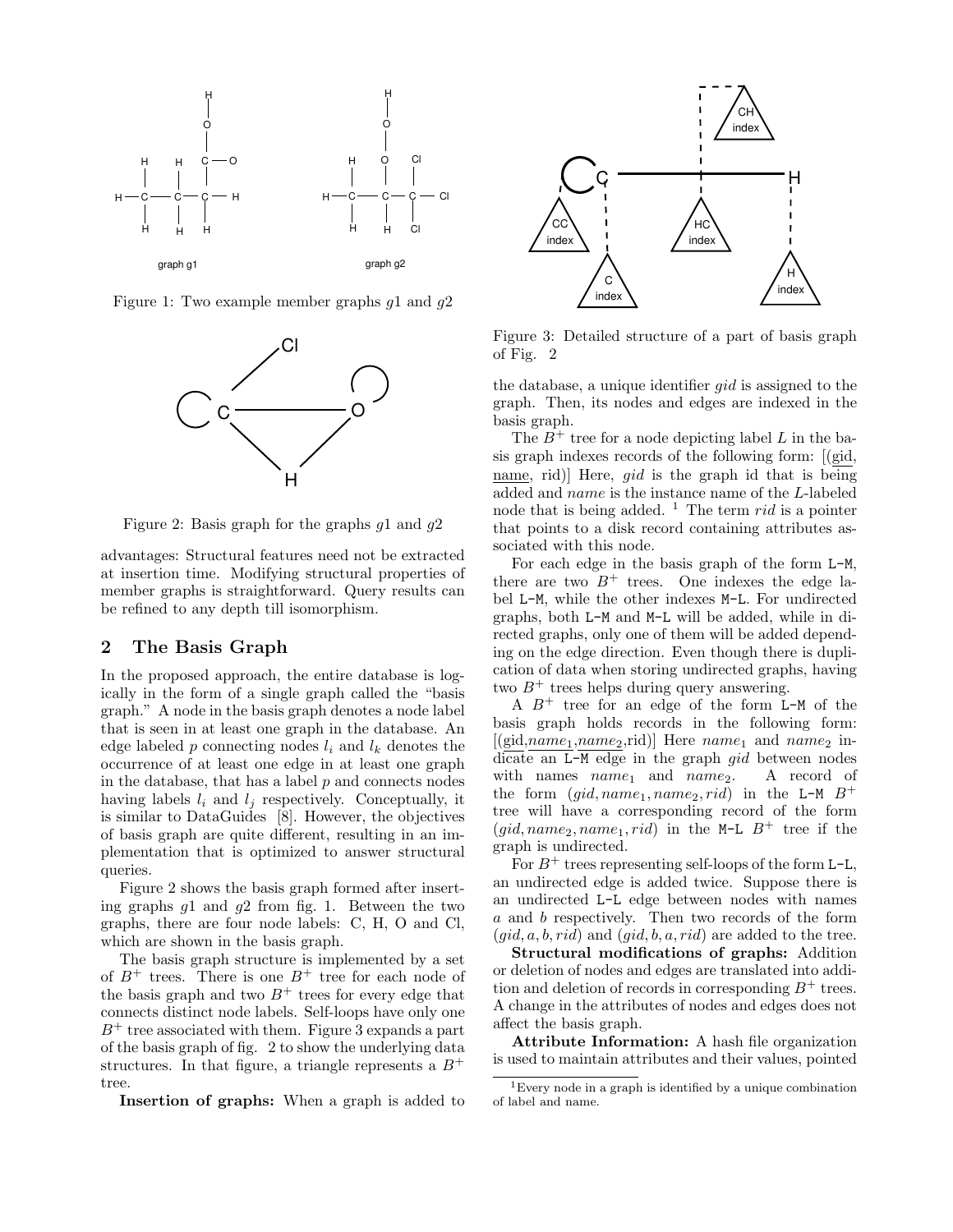

$$
\text{graph}\ g1
$$

At level  $k = 2$ :

$$
I(\mathbf{y}) = \{CCC, CCH, CCO, COH, HCH, OCO\}
$$
\n
$$
I(\mathbf{y}) = \{ (0,1,2) \quad \{(0,1,3) \quad \{(2,3,0) \quad \{(3,1,7)\} \quad \{(0,0,1) \quad \{(1,3,0)\} \quad \{(1,2,3)\} \quad (1,0,1) \quad (2,3,1) \}
$$
\n
$$
I(\mathbf{y}, \mathbf{y}) = \{ (1,0,0) \quad \{(1,0,2) \quad (1,0,2) \quad (1,0,2) \quad (1,2,5) \quad (1,2,5) \quad (1,2,6) \quad (2,1,3) \quad (2,1,4) \quad (3,2,6) \}
$$
\n
$$
I(\mathbf{y}, \mathbf{y}) = \{ (1,2,4) \quad (1,2,5) \quad (1,2,6) \quad (1,2,6) \quad (1,2,6) \quad (1,2,6) \quad (2,1,4) \quad (2,2,6) \}
$$

Figure 4: lw and nw sets for the graph  $q1$ 

by the rid fields. In the implementation, each hash bucket is a separate file. The attributes are hashed to buckets based on the gid of their member graphs.

#### 3 Processing Structural Queries

Basis Graph is an improvement over the structure index: Label Walk Index (LWI) [6]. LWI stores the counts of label walks in member graphs. A labelwalk forms a dimension in a vector space. The number of name-walks associated with the given labelwalk, becomes its projection. Then, structural queries are answered by comparing distance between the query graph's walk-vectors and the vectors of member graphs. The walk-vectors of member graphs are computed by lateral traversal of the LWI tree. However, in the proposed approach, no seperate index is maintained. Instead, the required walk-vectors are computed by querying various  $B^+$  trees on the fly.

Figure 4 shows the graph g1 from Figure 1, with nodes being given names. The figure also shows the set of label-walks  $lw(q1)$  and the set of name-walks  $nw$ for each label-walk of length  $k = 2$ .

Next, we describe the process of retrieving graphs from a database  $\mathcal{G} = \{G_1, G_2, \ldots, G_n\}$  that have a labeled structural similarity to the given query graph Q. The overall algorithm is as follows:

Algorithm: Similarity search

Input: graph database  $G$ , query graph  $Q$ , similarity threshold  $d$ , max length  $l$ Output: result set  $R$ 

1.  $R \leftarrow \mathcal{G}$ 

- 2.  $k \leftarrow 0$
- 3. do
- 4. For each  $G_i \in \mathcal{G}$  create label-walk  $lw(G_i)$  of length k and for each  $lw_i \in lw(G_i)$ , create name walk  $nw(lw_i)$
- 5. Create label walk  $lw(Q)$  of length k and for each  $lw_i \in$  $lw(Q)$ , create name walk  $nw(lw_i)$
- 6. Compare walk vectors for every  $G_i \in R$  and Q and discard all  $G_i$  whose  $L_1$  distance from  $Q$  is greater than d
- 7.  $k \leftarrow k + 1$
- 8. while  $k < l$
- 9. return R

For computing walk-vectors of member graphs, we need to find the label walks of different length and corresponding name-walks. The walks of length-0 and length-1 are found by querying the  $B^+$  tress corresponding to the basis graph nodes and edges, respectively.

For lengths  $k > 1$ , a set of wild-card queries are issued on corresponding  $B^+$  trees to obtain walks. For every name-walk  $n_1 n_2 \ldots n_k$  corresponding to a labelwalk of the form  $l_1 l_2 \dots l_k$  in graph with gid  $G_i$ ,  $B^+$ trees of the basis graph at the edges incident on nodes  $l_1$  and  $l_k$  (at either ends of the walk) are consulted. In other words, the walk  $l_1l_2 \ldots l_k$  is tried to be extended from either ends.

Then, the following wild-card query is given on the corresponding  $B^+$  tree:  $(G_i, n_1, *)$  and  $(G_i, n_k, *)$ . This returns the set of all node names that are connected to  $n_1$  and  $n_k$ . A set of  $k+1$  walks are then generated from this result set.

## 4 Performance Studies

Performance studies for the basis graph approach was conducted on an Intel Celeron 1.2 Ghz machine with 512MB of RAM. For input data, both synthetic graphs and graphs of covalent structures of protein molecules (obtained from PDB<sup>2</sup>) were used. The  $B^+$  trees that made up the basis graph used page sizes of 8192 bytes with fanout of approximately 300.

Figure 5 compares the insertion performance of Basis Graph (GRACE3), LWI and GraphGrep for different graph sizes in terms of the number of edges, and enr values. The factor edge-to-node ratio or enr was used to model the complexity of enumerating walks of greater lengths. For LWI and GraphGrep, the value of max. length of walks to be enumerated  $(l_p)$  was set to 4 in these experiments. Since walks are not enumerated at insertion time, basis graph is unaffected by different walk lengths and enr.

We also compared the pre-processing time of gIndex (fig. 6), which needs to generate a DFS tree with the smallest signature. Since DFS is not limited by a

<sup>2</sup>http://www.pdb.org/